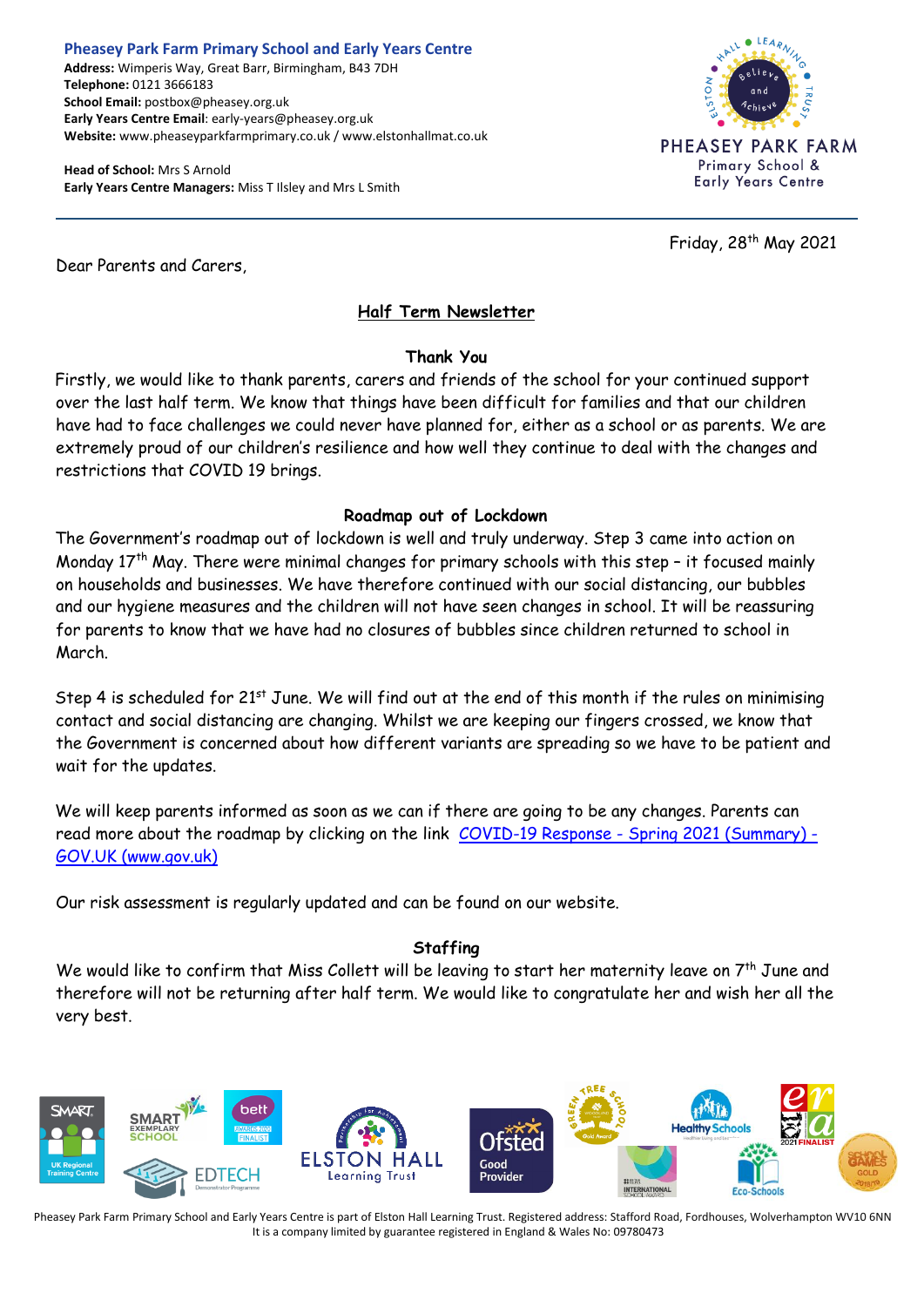**Head of School:** Mrs S Arnold **Early Years Centre Managers:** Miss T Ilsley and Mrs L Smith



This term we have said goodbye to Mrs Cordon, our Senior Lunchtime Supervisor, we thank her for her many years of service and wish her well for the future. Mrs Sproston has been appointed to take over Mrs Cordon's Year 2 lunchtime supervisor role.

Mrs Firth, lunchtime supervisor in Year 4 will also be leaving us this term and we wish her all the best for her new role.

We have welcomed a number of new Premises staff this term and they have settled into their roles well.

### **Safeguarding**

The safety of children is all our responsibilities and we have dedicated staff in school to ensure safeguarding procedures are in place and are robust and consistent. One of the aspects we remind children about is Stranger Danger - a message that is essential for parents and carers to echo at home. The key points we all need to make children aware of are:

- Never go off on your own with a stranger, take things from them or get in a car with them.

*- Make sure you tell your parents where you are.*

*- If someone scares you, or makes you feel uncomfortable go somewhere safe, which could be your home, your school or a police station.*

*- Remember to tell someone what has happened straight away.*

*- Always dial 999 in an emergency.*

Some great tips and advice can be found here: [https://www.nspcc.org.uk/preventing-abuse/keeping](https://eur01.safelinks.protection.outlook.com/?url=https%3A%2F%2Fwww.nspcc.org.uk%2Fpreventing-abuse%2Fkeeping-children-safe%2Fstaying-safe-away-from-home%2F&data=04%7C01%7Cseona.baker%40walsall.gov.uk%7C8035bc45de224d105aed08d915381a55%7C5ddc79c77e69428fba3084b24a1ad994%7C0%7C0%7C637564152968928683%7CUnknown%7CTWFpbGZsb3d8eyJWIjoiMC4wLjAwMDAiLCJQIjoiV2luMzIiLCJBTiI6Ik1haWwiLCJXVCI6Mn0%3D%7C1000&sdata=aOkYghr%2F3oJ9xpUapNpm5ziFc4L81KiFynfoEjYOmwo%3D&reserved=0)[children-safe/staying-safe-away-from-home/](https://eur01.safelinks.protection.outlook.com/?url=https%3A%2F%2Fwww.nspcc.org.uk%2Fpreventing-abuse%2Fkeeping-children-safe%2Fstaying-safe-away-from-home%2F&data=04%7C01%7Cseona.baker%40walsall.gov.uk%7C8035bc45de224d105aed08d915381a55%7C5ddc79c77e69428fba3084b24a1ad994%7C0%7C0%7C637564152968928683%7CUnknown%7CTWFpbGZsb3d8eyJWIjoiMC4wLjAwMDAiLCJQIjoiV2luMzIiLCJBTiI6Ik1haWwiLCJXVCI6Mn0%3D%7C1000&sdata=aOkYghr%2F3oJ9xpUapNpm5ziFc4L81KiFynfoEjYOmwo%3D&reserved=0)

### **Local Area**

Please be mindful when parking your vehicle and when dropping off or collecting your child from school as blocking dropped kerbs is causing genuine problems for our local residents. We have spoken to Walsall Council who have advised that residents may apply for "Dropped Kerb Enforcement" via the Walsall Council website which will then allow the enforcement team to respond. We have also spoken to our local Police neighbourhood team who have confirmed they will be able to patrol the area at peak times to deal with any parking issues that arise.

Please can we also remind parents to be considerate to residents property and dispose of litter and cigarettes appropriately.

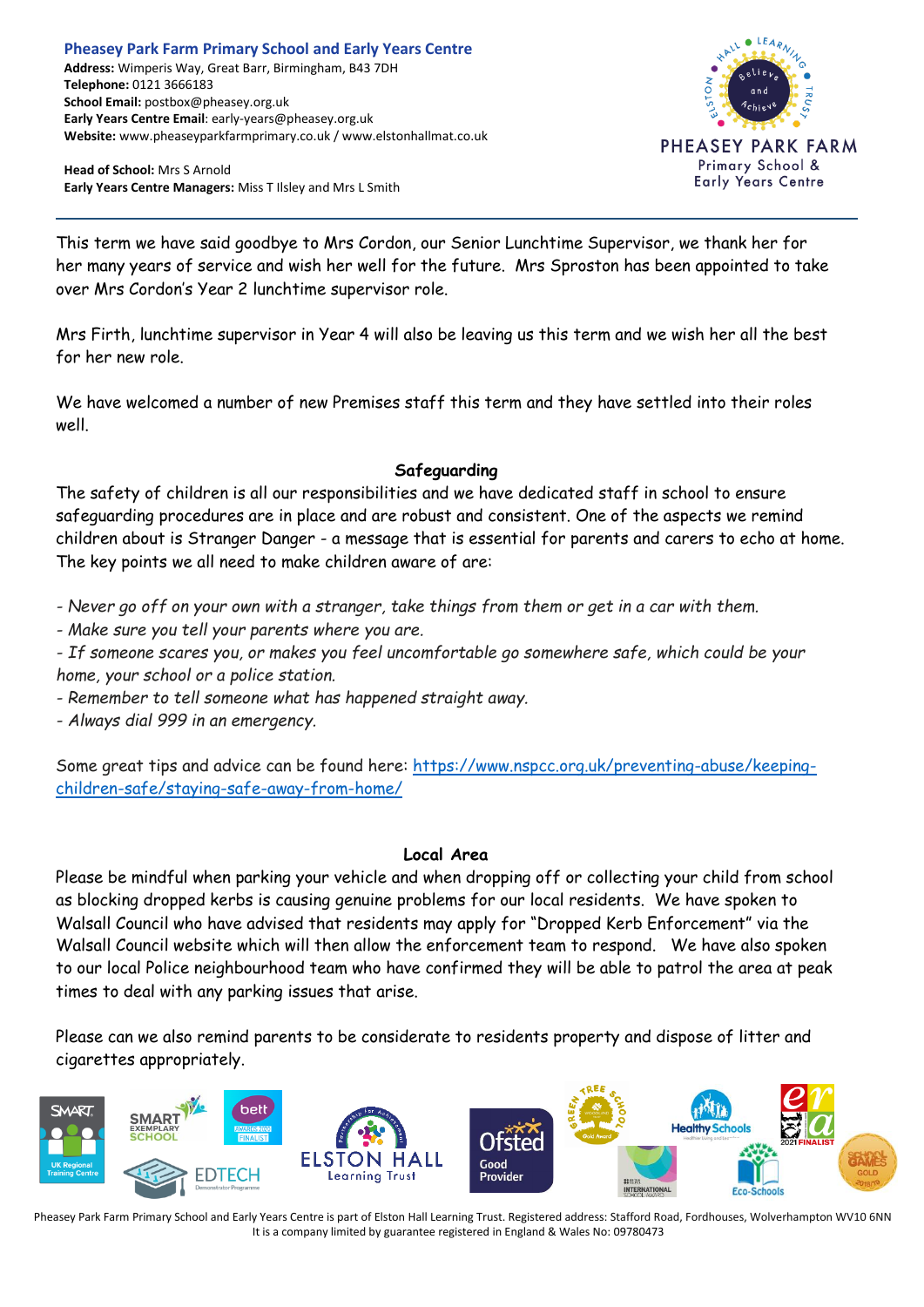#### **Pheasey Park Farm Primary School and Early Years Centre Address:** Wimperis Way, Great Barr, Birmingham, B43 7DH **Telephone:** 0121 3666183 **School Email:** postbox@pheasey.org.uk **Early Years Centre Email**: early-years@pheasey.org.uk **Website:** www.pheaseyparkfarmprimary.co.uk / www.elstonhallmat.co.uk

**Head of School:** Mrs S Arnold **Early Years Centre Managers:** Miss T Ilsley and Mrs L Smith



Parents may have seen notices on Raeburn Road about re-surfacing taking place from 7<sup>th</sup> – 10<sup>th</sup> June which will further impact on parking. We would advise families to walk to school those days if possible or consider allowing a little more time to be able to park slightly further away from the site. We have contacted The Highways Agency who assure us that work will start after 9am so there should be little disruption in the morning, however there will be no parking on Raeburn Road in the afternoon due to the road closure. Footpaths will remain open for parents to gain access to school through the Raeburn Road gate.

#### **News**

The Education Resources Awards (ERA) are organised by [Brilliant Marketing Solutions](http://brilliantmarketingsolutions.net/) and the [British](https://www.besa.org.uk/)  [Educational Suppliers Association](https://www.besa.org.uk/) (BESA), working together to encourage the very best in education.

Now firmly established as the premier annual event to celebrate outstanding success within the education sector throughout the UK, these awards are recognised by the teaching profession as the benchmark of excellence, aiming to encourage the raising of educational services and product standards throughout the industry.

We are very proud that Pheasey Park Farm have been shortlisted this year in 2 categories: Outstanding Achievement during Covid 19 and Leadership in Education.

We are also contributing to a forthcoming White Paper on the subject of Ed Tech in Education and have been represented in several educational journals as well as BBC WM Radio.

Mrs Lanni and one of our Year 5 children, Jamie P in class 5LE, spoke on BBC WM Radio on Saturday, 15<sup>th</sup> May regarding experiences of EdTech at Pheasey and how it helped during lockdown, in school and with continuous learning (work at school and at home). We would like to thank Jamie for being part of this experience and speaking well.

### **Summer Activities**

Many of our usual 'end of year' activities will be determined by the updates we have from the Government and Public Health England. Whatever the situation, we will look for as many opportunities as we can for your children to have the most enjoyable activities over the Summer Term so that they make happy memories with their friends – even with some adjustments if necessary! We will run Year Group Sports Days for the children so that they are able to experience these events, however it may be that we are unable to invite parents. We will keep you updated.

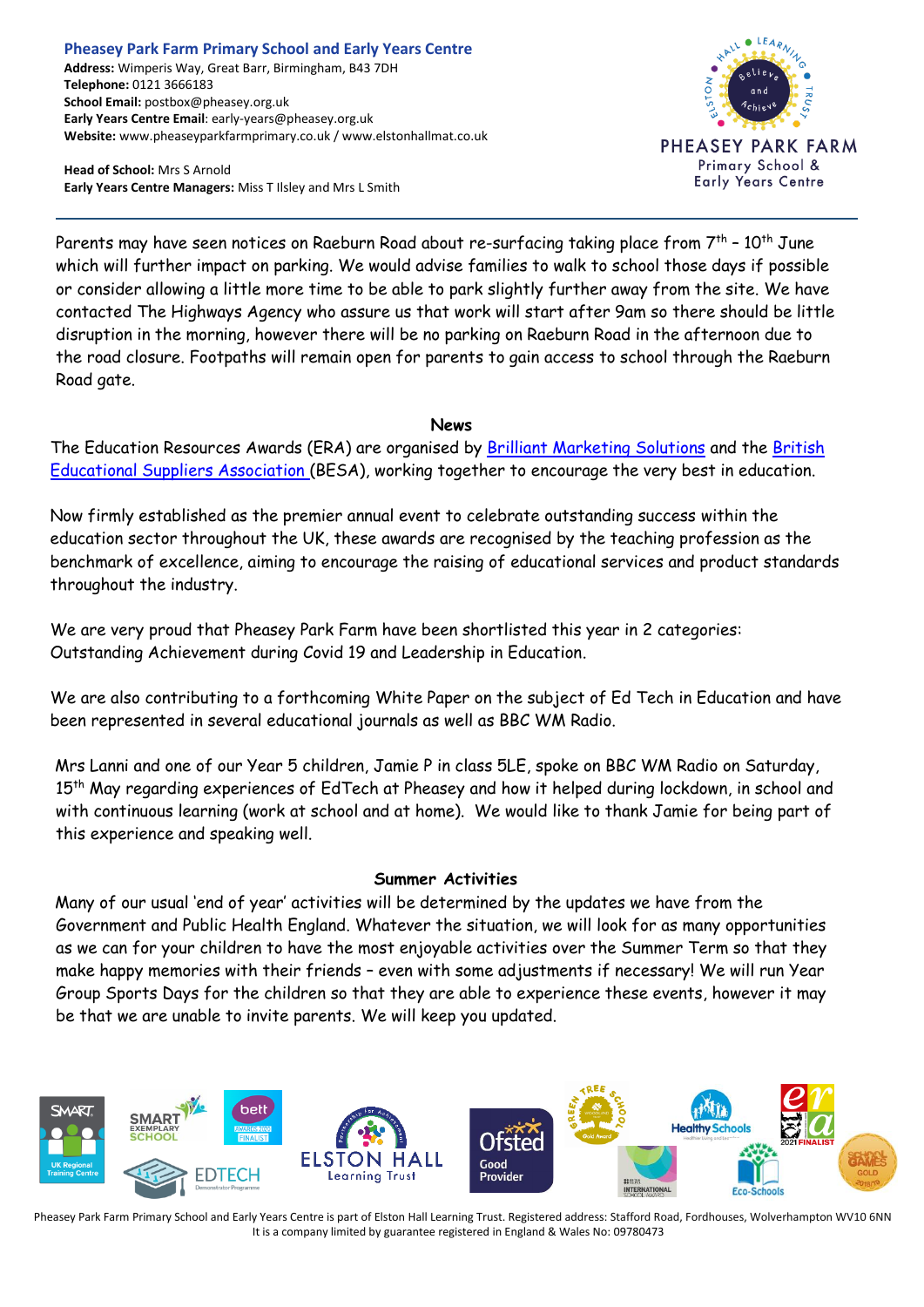#### **Pheasey Park Farm Primary School and Early Years Centre Address:** Wimperis Way, Great Barr, Birmingham, B43 7DH **Telephone:** 0121 3666183 **School Email:** postbox@pheasey.org.uk **Early Years Centre Email**: early-years@pheasey.org.uk **Website:** www.pheaseyparkfarmprimary.co.uk / www.elstonhallmat.co.uk

**Head of School:** Mrs S Arnold **Early Years Centre Managers:** Miss T Ilsley and Mrs L Smith



# **Transition**

Transition to the next year group has been carefully planned. This year, it is our intention to mix the classes from Years 1-5 as they move up to their new year groups. This is something we do periodically to re-balance classes and give opportunities for children to make new friends. We had planned to do this last academic year, however due to lockdown, this was postponed because we did not feel it was in the children's best interests as we would not have been able to implement the face to face transition activities we would have liked.

This year, therefore, we will be going ahead with mixing the classes and we will provide plenty of opportunities for the children to spend time with their new teachers and new classmates. We will also have activities, photos and information on the current Year Group Learning Platform page which will be taken over by new teachers once they have been introduced to the children. Support for individuals/ small groups will be given where necessary.

### **Reports**

Teachers will soon be busy preparing End of Year Reports for parents ready to distribute to parents on Wednesday 7th July 2021. Reports will be electronic again this year and will uploaded to your child's own OneNote area on the Learning Platform on Wednesday 7<sup>th</sup> July 2021. Copies for separated parents will be sent separately.

## **Uniform**

We are fully aware that this year has been exceptional – in many ways. We have been flexible regarding uniform/footwear since the children returned to school in March as we understand family circumstances may have changed. Please note, however, that from September 2021 we will return to our previous expectations regarding uniform and that all children should adhere to this. This includes our policy regarding hair being fully tied back when it reaches shoulder length, a simple bobble rather than large bows and sensible shoes being worn, not trainers, boots or canvas style shoes. The Academy has also amended the logo to Elston Hall Learning Trust and therefore uniform suppliers will now begin to stock this design. The change to the logo will be phased in and parents are not expected to purchase new uniform until they ordinarily would.

## **Half Term**

Please note that School will close for the Whitsun break today, Friday, 28<sup>th</sup> May and reopen on Monday, 7<sup>th</sup> June.

Thank you again for your support and please enjoy half term.